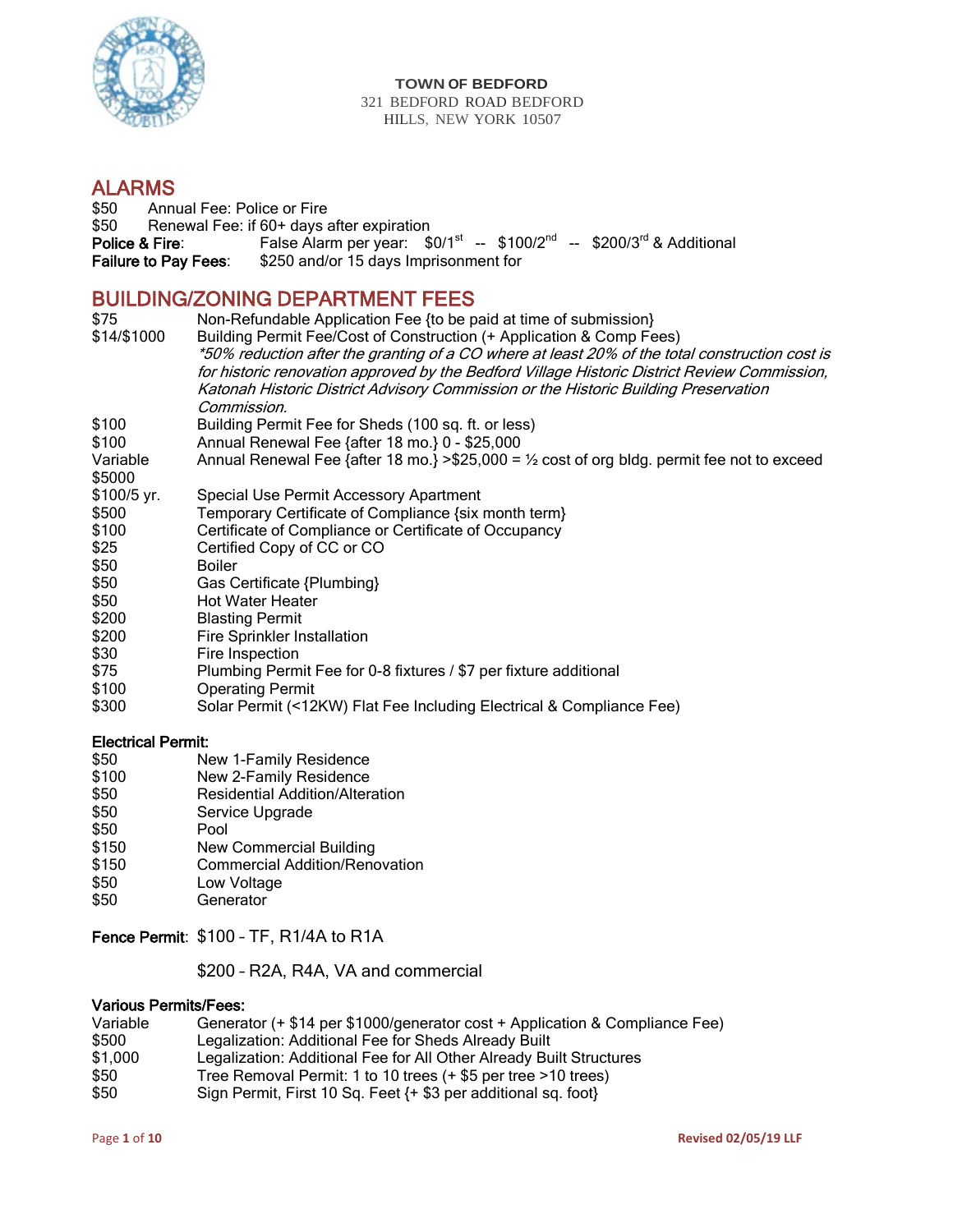

#### **TOWN OF BEDFORD**

321 BEDFORD ROAD BEDFORD

## HILLS, NEW YORK 10507

\$500 Penalty for Occupying/Using New Residence/Commercial Building w/o Certificate of **Compliance** 

| Landlord Registry - <sup>*</sup> Per Apartment unit (waived if unit is occupied by owner or parent/child of |
|-------------------------------------------------------------------------------------------------------------|
|                                                                                                             |
|                                                                                                             |
|                                                                                                             |
|                                                                                                             |
|                                                                                                             |
|                                                                                                             |
|                                                                                                             |

# FILMING

## Fees are per day.

Special Conditions are determined at the discretion of the Town Clerk and are outlined in detail in the Town Code (Chapter 56-4). Multi-day productions lasting longer than 5 days will receive a 20% discount in fees.

Please refer to Chapter 56 of the Town code for further explanation and clarification.

|                         | <b>Private Property</b> | <b>Public Property</b> |
|-------------------------|-------------------------|------------------------|
| <b>Type I Permits</b>   | \$500/day               | Not Applicable         |
| <b>Type II Permits</b>  | \$1500/day              | \$2000/day             |
| <b>Type III Permits</b> | \$3250/day              | \$4000/day             |

# **DEPARTMENT OF PUBLIC WORKS**<br>\$300 Street Opening Permit w/\$1200 Securi

- \$300 Street Opening Permit w/\$1200 Security Deposit<br>\$300 Construction in Town Right of Way w/\$1200 Secu
- \$300 Construction in Town Right of Way w/\$1200 Security Deposit<br>\$300 Free Removal/Landscaping in Town Right of Way w/\$1200 Se
- \$300 Tree Removal/Landscaping in Town Right of Way w/\$1200 Security Deposit<br>\$300 Driveway Opening Permit w/\$1200 Security Deposit
- \$300 Driveway Opening Permit w/\$1200 Security Deposit<br>\$300 Sidewalk Opening w/\$1200 Security Deposit
- \$300 Sidewalk Opening w/\$1200 Security Deposit
- Connection to Town Storm Drain or Catch Basin w/\$1200 Security Deposit
- \$150 Street & Sidewalk Obstruction w/\$1200 Security Deposit {7 Days/+ \$20 per day thereafter}
- \$180 Administrative Fee for not using Town of Bedford DPW Applications
- \$2500 Restoration Fee for performance of non-emergency work in Town Right of Way within 5 years or paving and/or construction by the Town of Bedford
- \$1500 Restoration Fee for performance of emergency work in Town Right of Way within 5 years or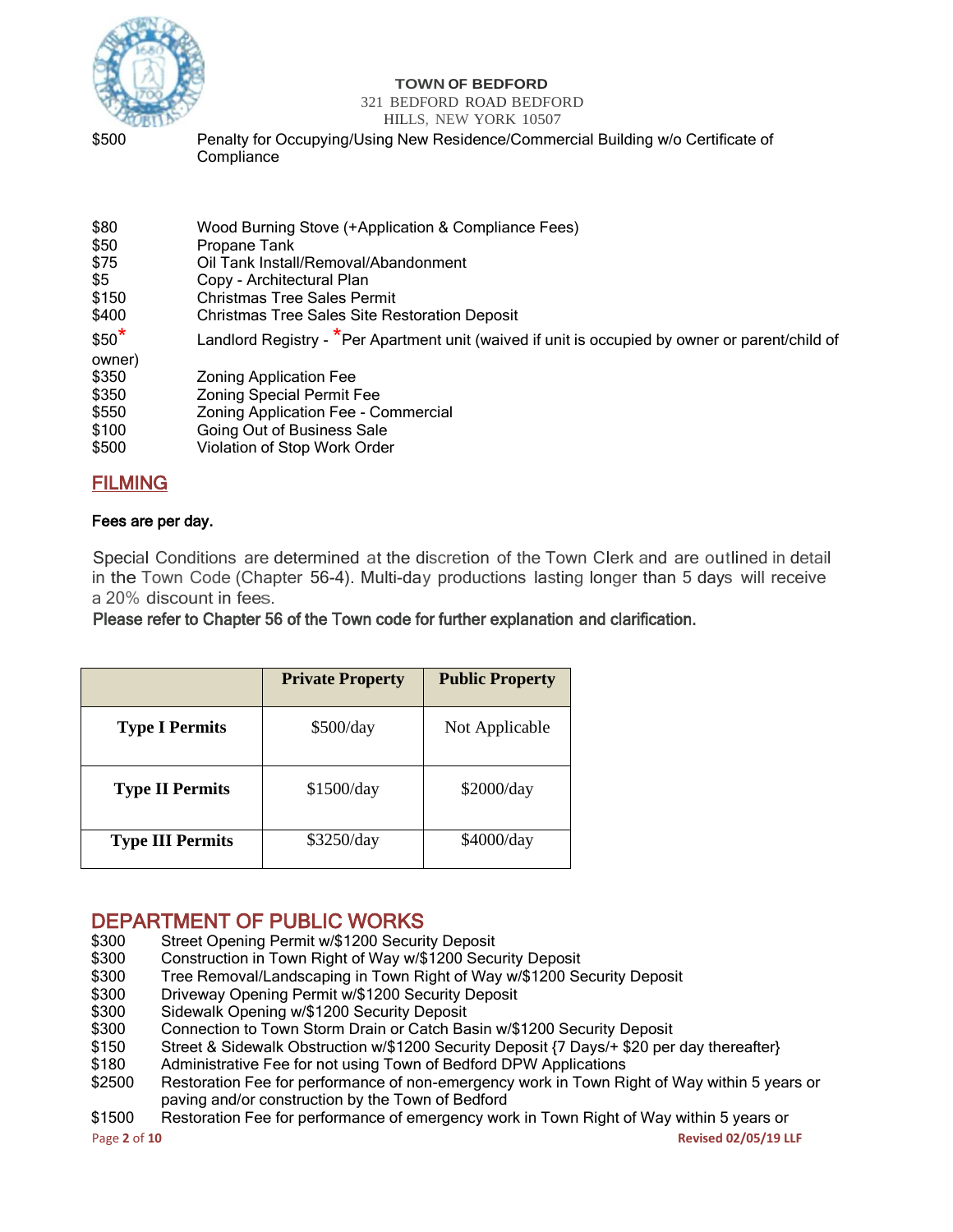paving and/or construction by the Town of Bedford

# FINANCE

\$35 Returned check fee / Stop Payment Fee

# HISTORIC BUILDING PRESERVATION COMMISSION

\$50 Application Fee – Building Deemed Historic Demolition/Alteration

# PARKING (annual permits are valid July 1st through June 30th)

- \$10 Daily Parking Permit at Train Station Parking Lots effective 1/1/2020
- \$10 24 Hour Meter Parking Train Station Parking Lots 1, 2, 3, 4, 7 & 8 effective 1/1/2020
- \$0.50 Pay-by-phone Mobile & On-Demand Transaction Fee
- \$351 Annual Business Parking Permit Parking Lots 2, 3, 5, 9 & RR effective 7/1/2020<sup>\*</sup>
- \$556 Annual Business Parking Permit Parking Lot 1 & 8 effective 7/1/2020\*
- \$556 Annual Resident Parking Permit effective 7/1/2020\*
- \$1341 Annual Non-Resident Parking Permit effective 7/1/2020\*
- \$15 Change to Parking Permit or Replacement for Lost Permit
- \$10 Charge for Parking Permit Return or Cancellation
- \$100 Annual Permit Late Renewal Fee between July 1 and July 30
- \$1.50/hr. Parking at Electric Vehicle Charging Station (Any vehicle parked must be connected to the station. In a commuter lot, for use greater than two hours, a day pass must be purchased as well. Annual parking permit not valid at charging stations.)

(\*) Rate includes \$6.00 fee charged by ParkMobile

## PLANNING BOARD

- \$500 Preliminary Subdivision +\$150 per Lot
- $Final$  Subdivision + \$150 per Lot
- \$500 Waiver of Site Plan
- \$150 Waiver of Site Plan Sign in CB Zone
- \$1000 Waiver of Subdivision Lot Line Adjustment

Recreation Fee –Single family in lieu of Recreation land shown on subdivision plats: \$10,000 / per new Lot Recreation Fee –Multi-family in lieu of Recreation land shown on subdivision plats:

- \$350 / efficiency
- $\degree$  \$500 / 1 Bedroom
- $\degree$  \$650 / 2 Bedroom
- $\degree$  \$800 / 3 Bedroom
- $\degree$  \$1000 / 4+ Bedroom
- \$500 Preliminary Site Plan +\$25 per parking space
- \$200 Final Site Plan +\$25 per parking space
- \$3 Linear Ft Town Engineer Road Inspection
- \$300 Special Use Permit
- \$200 Special Use Permit Accessory Apartment or Cottage
- \$150 Renewal of Special Use Permit
- 1.5% site construction costs as determined by Town Site inspection Town Engineer
- \$100 + \$250 per 10,000 sq. ft. disturbed steep slope or portion there of >1000 sq. ft.-Steep Slope Permit

# POLICE

| \$10/Police Accident Report \$25/CD-each | \$50/Video Recording - per DVD \$25/Police Escort Permit |
|------------------------------------------|----------------------------------------------------------|
|------------------------------------------|----------------------------------------------------------|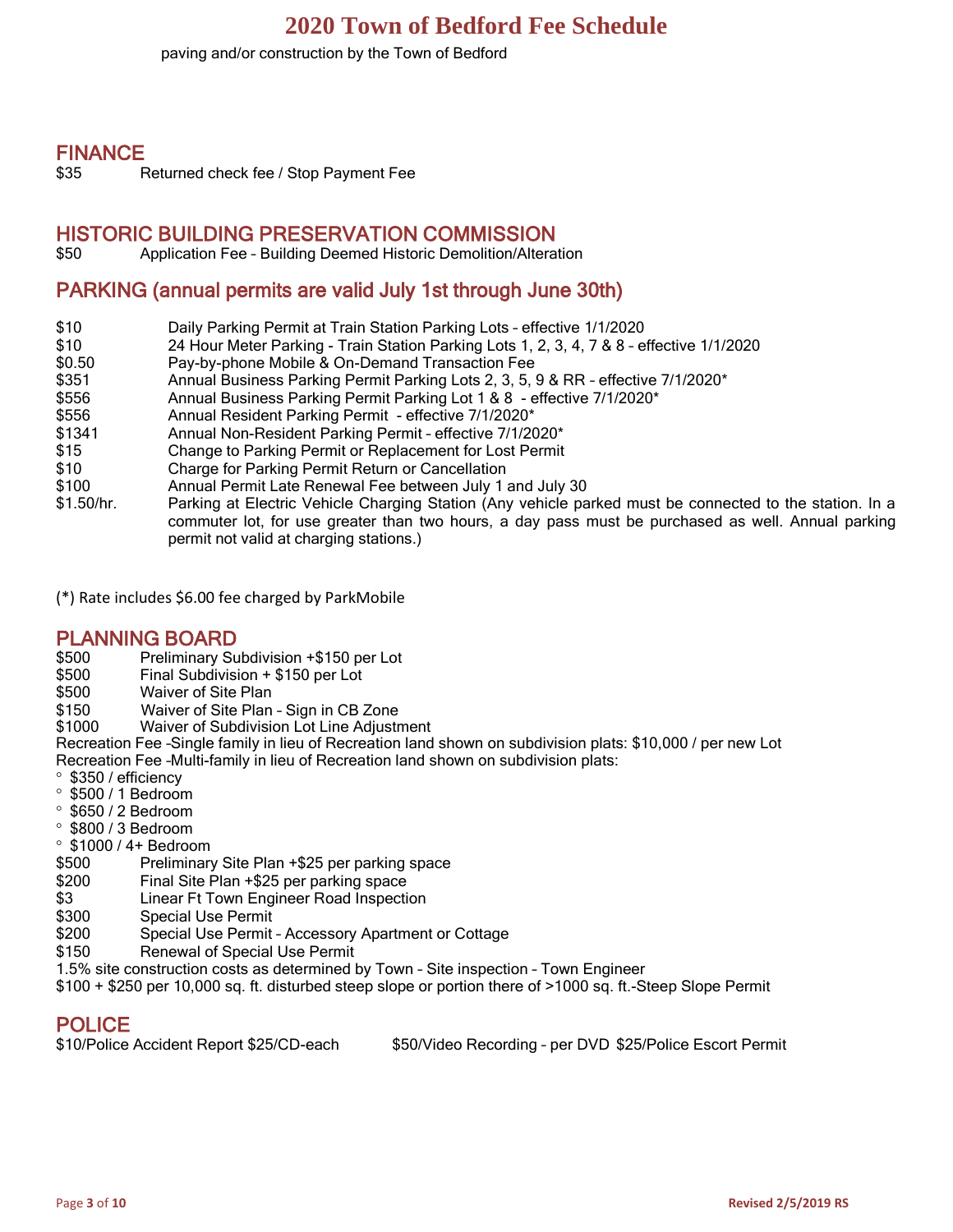# **RECREATION & PARKS**

| <b>SUMMER CAMPS</b>                 |                     |                                        |                     |
|-------------------------------------|---------------------|----------------------------------------|---------------------|
|                                     |                     | <b>Discounted Rate</b>                 | <b>Regular Rate</b> |
|                                     | Day Camp            |                                        | May 8               |
| 1st Child                           | Full Session        | \$585                                  | \$760               |
| Each Add 1 Child                    | <b>Full Session</b> | \$560                                  | \$735               |
| 1st Child                           | Session 1 or 2      | \$495                                  | \$645               |
| Each Add 1 Child                    | Session 1 or 2      | \$470                                  | \$620               |
| <b>Tiny Tots</b>                    |                     |                                        |                     |
| 1st Child                           | <b>Full Session</b> | \$475                                  | \$630               |
| Each Add 1 Child                    | <b>Full Session</b> | \$450                                  | \$605               |
| 1st Child                           | Session 1 or 2      | \$400                                  | \$535               |
| Each Add 1 Child                    | Session 1 or 2      | \$375                                  | \$510               |
| School District Non-Resident        |                     | Day Camp \$1,150                       | Tiny Tots \$855     |
| Teen Travel Camp Resident - \$1300. |                     | School District Non-Resident - \$1600. |                     |

| <b>SWIMMING POOL PASS</b>                |                        |                                                          |  |  |
|------------------------------------------|------------------------|----------------------------------------------------------|--|--|
|                                          | <b>Discounted Rate</b> | <b>Regular Rate</b>                                      |  |  |
|                                          | Mar 23 – May 7         | May 8                                                    |  |  |
| Family                                   | \$334                  | \$384                                                    |  |  |
| Adult                                    | \$165                  | \$190                                                    |  |  |
| Child                                    | \$59                   | \$68                                                     |  |  |
| Senior 65+                               | \$49                   | \$49                                                     |  |  |
| Child Care Provider                      | \$266                  | \$266                                                    |  |  |
| Adult Pay Tag (+\$10 daily)              | \$86                   | \$86                                                     |  |  |
| School District Non-Residents<br>\$1,114 |                        |                                                          |  |  |
| Guest: \$10 Adult / \$8 Child            |                        | Guest 10 Visit Discount Card: \$80<br>Adult / \$50 Child |  |  |
| \$15 Replacement Lost Card Fee           |                        |                                                          |  |  |

| <b>Platform Tennis</b>                              |                                              |                  |                  |  |  |
|-----------------------------------------------------|----------------------------------------------|------------------|------------------|--|--|
|                                                     | Rates are based on \$10.00/Hr. 2 Hr. minimum |                  |                  |  |  |
| Days of Week<br>Mar & Apr<br>Nov & Dec<br>Jan & Feb |                                              |                  |                  |  |  |
|                                                     | <b>Session 1</b>                             | <b>Session 2</b> | <b>Session 3</b> |  |  |
| <b>Sunday</b>                                       | \$160                                        | \$180            | \$160            |  |  |
| <b>Monday</b>                                       | \$160                                        | \$180            | \$180            |  |  |
| <b>Tuesday</b>                                      | \$180                                        | \$160            | \$140            |  |  |
| Wednesday                                           | \$180                                        | \$160            | \$160            |  |  |
| <b>Thursday</b>                                     | \$160                                        | \$180            | \$160            |  |  |
| Friday                                              | \$160                                        | \$180            | \$180            |  |  |
| <b>Saturday</b>                                     | \$160                                        | \$180            | \$180            |  |  |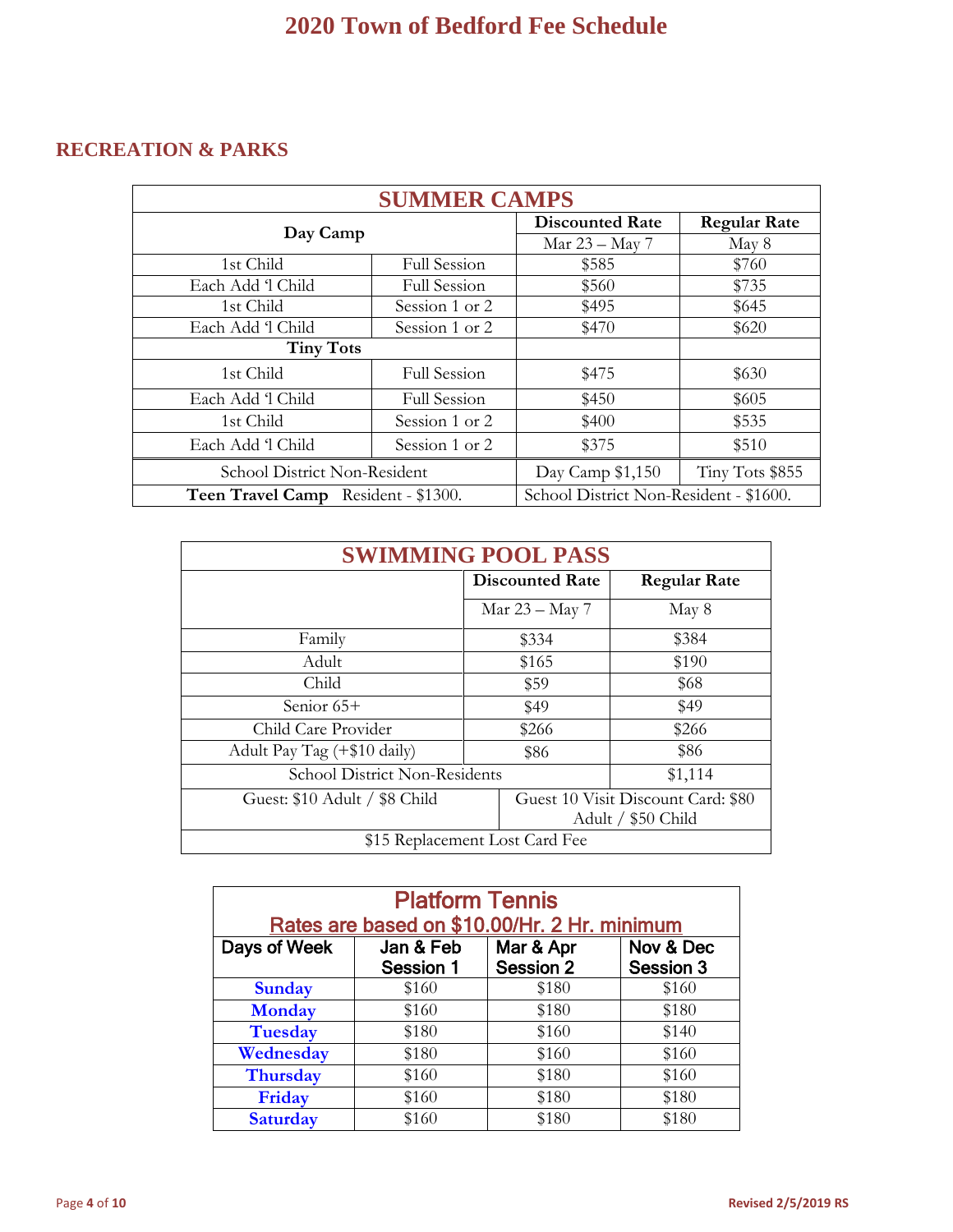| <b>GROUP USE PARK FEES</b>                                                                                       |                                                                           |  |                                             |                                            |
|------------------------------------------------------------------------------------------------------------------|---------------------------------------------------------------------------|--|---------------------------------------------|--------------------------------------------|
|                                                                                                                  | Resident Sponsored {4 hour limit} - \$100 Deposit                         |  |                                             |                                            |
| Participants                                                                                                     | Rate                                                                      |  | <b>Participants</b>                         | Rate                                       |
| Up to $25$                                                                                                       | \$35                                                                      |  | $76 - 100$                                  | \$110                                      |
| $26 - 50$                                                                                                        | \$60                                                                      |  | $101 - 150$                                 | \$160                                      |
| 51-75                                                                                                            | \$85                                                                      |  | $151 +$                                     | \$210                                      |
| 6' Portable Grill                                                                                                | \$25                                                                      |  | <b>Katonah Shelter</b><br><b>Fire Place</b> | \$25<br>recommended as<br>donation to KMPA |
|                                                                                                                  | Town Business - Bedford Resident Sponsored {4 hour limit} - \$200 Deposit |  |                                             |                                            |
| Up to $100$                                                                                                      | \$175                                                                     |  | $101 - 200$                                 | \$275                                      |
| Out of Town Business - Bedford Resident Sponsored {4 hour limit}<br>plus \$200 Deposit                           |                                                                           |  |                                             |                                            |
| Up to 100                                                                                                        | \$350                                                                     |  | $101 - 200$                                 | \$550                                      |
| Group Use Clinic Camps Sponsored or Co-Sponsored by Recreation Dept.<br>10% per Participant Fee                  |                                                                           |  |                                             |                                            |
| Group Use Clinic Camps - Private - 20% per<br>Group Use Pool Rental - 4 Hrs -<br>\$500<br><b>Participant Fee</b> |                                                                           |  |                                             |                                            |

| <b>Bedford Hills Community House Rental</b>                  |            |  |
|--------------------------------------------------------------|------------|--|
| Main Auditorium w/kitchen & lounge - Oct.-April              | \$450/6hrs |  |
| \$480/6hrs<br>Main Auditorium w/kitchen & lounge - May-Sept. |            |  |
| Lower Level Activity Area "Legion" Room                      | \$60/hr.   |  |
| Board, Lounge, Sun Room                                      | \$40/hr.   |  |
| Community Group use rate*                                    | \$10/hr.   |  |
| Main Auditorium Room Use Deposit                             | \$250      |  |
| Lower Level Activity Room Deposit<br>\$100                   |            |  |

| <b>Bedford Hills Train Station Rental</b><br>4 Hour Max     |          |  |  |
|-------------------------------------------------------------|----------|--|--|
| Main Room Area use rate                                     | \$30/Hr. |  |  |
| Main Room Use Deposit                                       | \$100    |  |  |
| Community Group use rate                                    | \$15/Hr. |  |  |
| Farm Market Use<br>Interior & Exterior Space<br>\$100/month |          |  |  |

# TAX RECEIVER

\$5 Memo Bill Fee \$5 E-Check Fee 2.5% on Total of Credit Card Transactions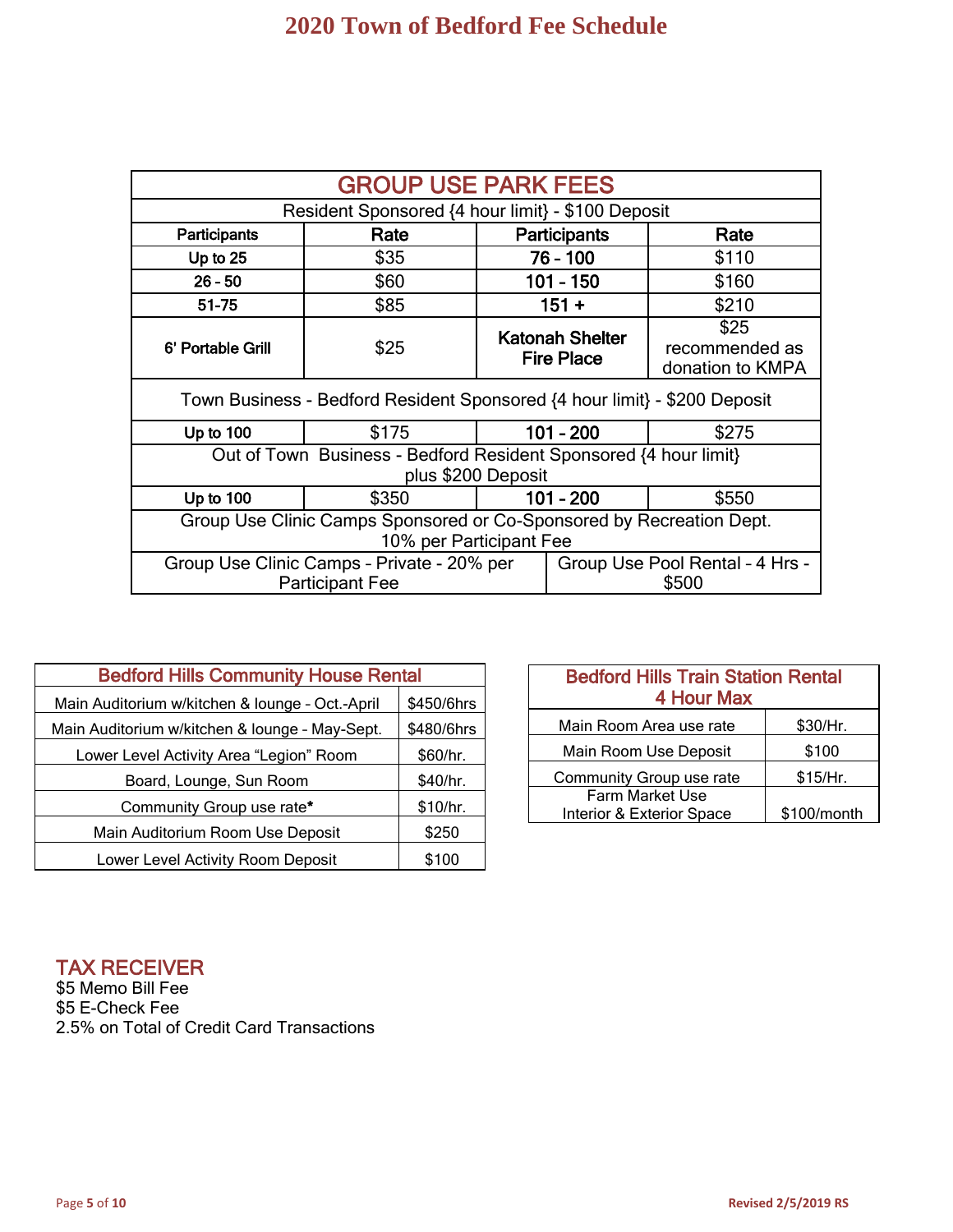# TOWN CLERK

## Fees

- \$10 Aquifer Map
- Varies Bid Specs Deposit
- \$10 CD of records
- \$10 Duplicate Birth Certificate
- \$10 Duplicate Death Certificate
- \$10 Duplicate Marriage Certificate
- \$5 Election District Map
- \$22 Genealogical Services
- Varies Historical Volume 1 through 9
- \$5 NRI Maps 1-8

- 
- % \$20 Spayed or Neutered Dog \$50 1st Dog \$50 \$50 1st Dog<br>\$25 Un-Spayed/Neutered Dog \$30 2nd Dog Un-Spayed/Neutered Dog \$30 2nd Dog Senior Citizen Discount (Over 65) \$25 each 3rd + Dog \$10 Spayed or Neutered Dog 510 Baily Guest Pass
- \$3 Replacement Tag
- \$50 Dangerous Dog Registration
- \$38 Kennel Charge- Per Day
- \$32 Dog Impoundment Fee
- \$0.50 Dog Adoption Fee

- **Bell Jar Permit**
- \$300 Cabaret License Fishing License Fishing License
- \$250 Fireworks Permit
- \$25 Games of Chance Permit each Occasion
- \$40 Marriage License
- \$250 Refuse/Carting Company Permit
- \$75 Solicitor/Peddling fee per person +processing costs
- \$100 Solicitor/Peddling fee per vehicle +processing costs
- \$125 Taxi Cab License per car
- \$50 Alcohol Permit Ĭ

# **WETLANDS CONTROL COMMISSION**

- \$150 Administrative Permit
- \$200 Full Permit Single Lot Project
- \$200 Full Permit Multi-Lot Projects +\$25/each additional lot or \$50/each acre of affected Wetland {whichever is higher}

## \$0.25 Photocopies

- \$25 Senior Refuse Coupon/Book of 5
- \$10 Subdivision Regs Chapter 107
- \$10 Tax Grid Maps
- \$20 Town Development Plan
- \$10 Town Official Map
- \$5 Town Pin/Mug
- \$10 Zoning Map
- \$15 Zoning Ordinance

# Dog License and Fees: Canine Commons Dog Park (Jan-Dec)

- 
- 
- 
- 
- \$12.50 Un-Spayed/Neutered Dog \$175 Non-Resident Max. 60 Passes

# LICENSES/PERMITS/PROCEEDS<br>
\$25 Bell Jar Permit<br>
\$25 Bell Jar Permit

| Type                                                        | <b>Resident Fee</b> | <b>Nonresident Fee</b> |
|-------------------------------------------------------------|---------------------|------------------------|
| Annual                                                      | \$25 (ages 16-69)   | \$50                   |
| valid one full year (365 days)<br>from the date of purchase | $$5$ (ages $70+$ )  |                        |
| 7-dav                                                       | \$12                | \$28                   |
|                                                             | 85                  | \$10                   |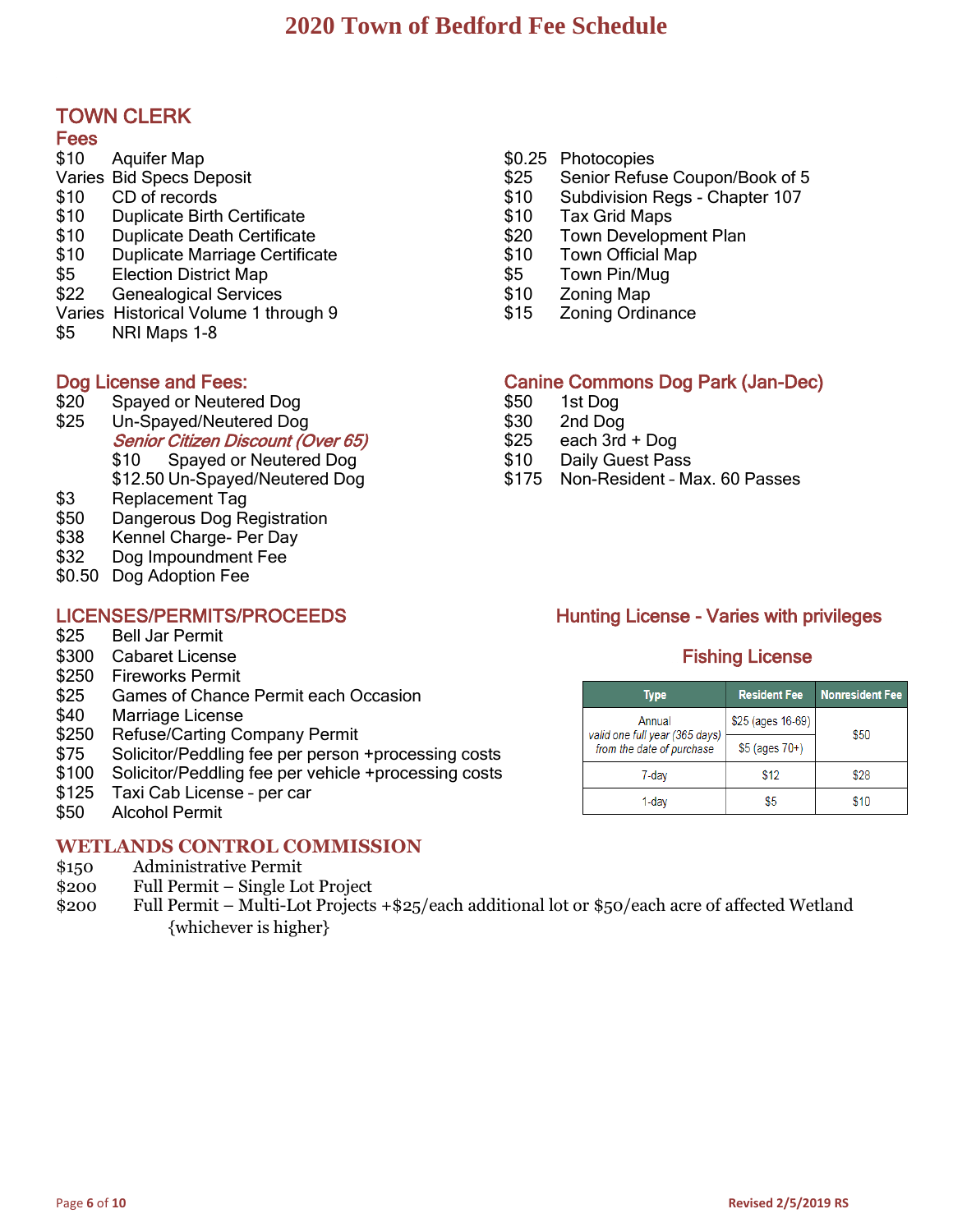# **WATER DEPARTMENT**

| <b>IN DISTRICT RATES</b> |                 |              |                           |
|--------------------------|-----------------|--------------|---------------------------|
| <b>The</b>               | <b>Old Post</b> | Cedar        |                           |
| <b>Farms</b>             | Road            | <b>Downs</b> | <b>Gallons</b>            |
| \$26.80                  | \$32.46         | \$64.25      | $0-10,000$                |
|                          |                 |              | per 1000 - Next 10,000 or |
| \$2.74                   | \$3.31          | \$6.56       | Part                      |
|                          |                 |              | per 1000 -Next 10,000 or  |
| \$3.17                   | \$3.84          | \$7.60       | Part                      |
| \$3.61                   | \$4.37          | \$8.65       | per 1000 - Above 30,000   |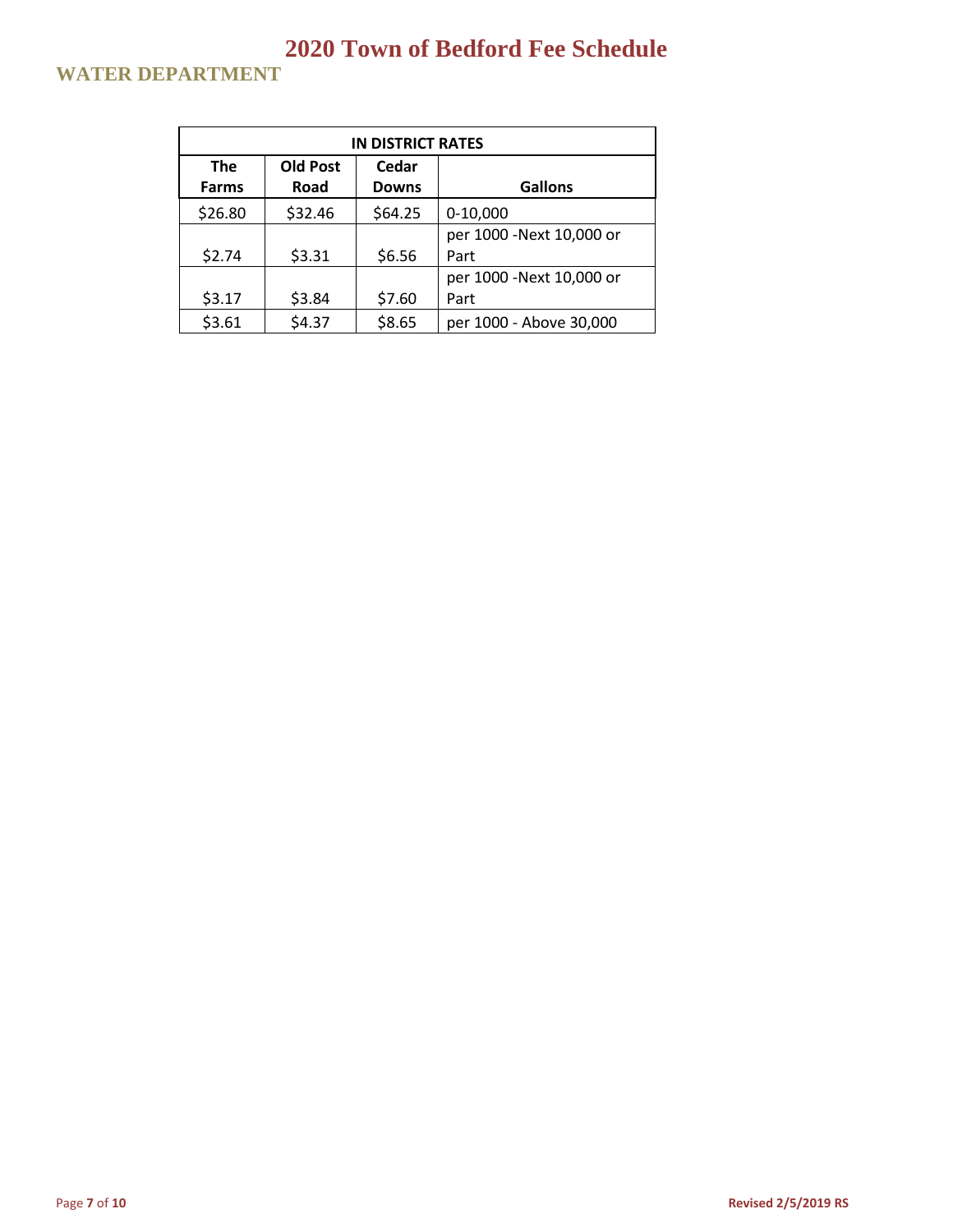|                                | In              | Out of          |
|--------------------------------|-----------------|-----------------|
| <b>Bedford Consolidated</b>    | <b>District</b> | District        |
| 5/8" and 3/4" Meters           |                 |                 |
| (Typical Residential Meters)   |                 |                 |
| 0-5000 Gallons                 | \$31.13         | \$56.21         |
| 5001-9000 Per 1,000<br>Gallons | \$6.23          | $\sqrt{511.24}$ |
| 9001-15000 Per                 | \$7.47          | \$13.49         |
| 1,000 Gallons                  |                 |                 |
| 15001-33000 Per                | \$9.34          | \$16.86         |
| 1,000 Gallons                  |                 |                 |
| 33001+ Per 1,000               | \$11.21         | \$20.24         |
| Gallons                        |                 |                 |
| 1" Meters                      |                 |                 |
| (Large Res. or Small Comm.)    |                 |                 |
|                                | \$38.60         | \$69.71         |
| 0-5000 Gallons                 |                 |                 |
| 5001-12000 Per                 | \$7.72          | \$13.94         |
| 1,000 Gallons                  |                 |                 |
| 12001-22000 Per                | \$9.27          | \$16.73         |
| 1,000 Gallons                  |                 |                 |
| 22001-85000 Per                | \$10.66         | \$19.25         |
| 1,000 Gallons                  |                 |                 |
| 85001+ Per 1,000               | \$12.25         | \$22.13         |
| Gallons                        |                 |                 |
| 11/2" Meters                   |                 |                 |
| (Medium Commercial)            |                 |                 |
|                                | \$77.21         | \$139.41        |
| 0-10000 Gallons                |                 |                 |
| 10001-21000 Per                | \$7.72          | \$13.94         |
| 1,000 Gallons                  |                 |                 |
| 21001-56000 Per                | \$9.27          | \$16.73         |
| 1,000 Gallons                  |                 |                 |
| 56001-143000 Per               | \$11.58         | \$20.91         |
| 1,000 Gallons                  | \$13.90         |                 |
| 143001+ Per 1,000<br>Gallons   |                 | \$25.09         |
| $2$ ", $3$ ", and $4$ " Meters |                 |                 |
|                                |                 |                 |
| (Large Commercial)             | \$115.81        | \$209.12        |
| 0-15000 Gallons                |                 |                 |
| 15001-40000 Per                | \$7.72          | \$13.94         |
| 1,000 Gallons                  |                 |                 |
| 40001-12000Per                 | \$9.27          | \$16.73         |
| 1,000 Gallons                  |                 |                 |
| 120001-329000 Per              | \$11.58         | \$20.91         |
| 1,000 Gallons                  |                 |                 |
| 329000+ Per 1,000              | \$13.90         | \$25.09         |
| Gallons                        |                 |                 |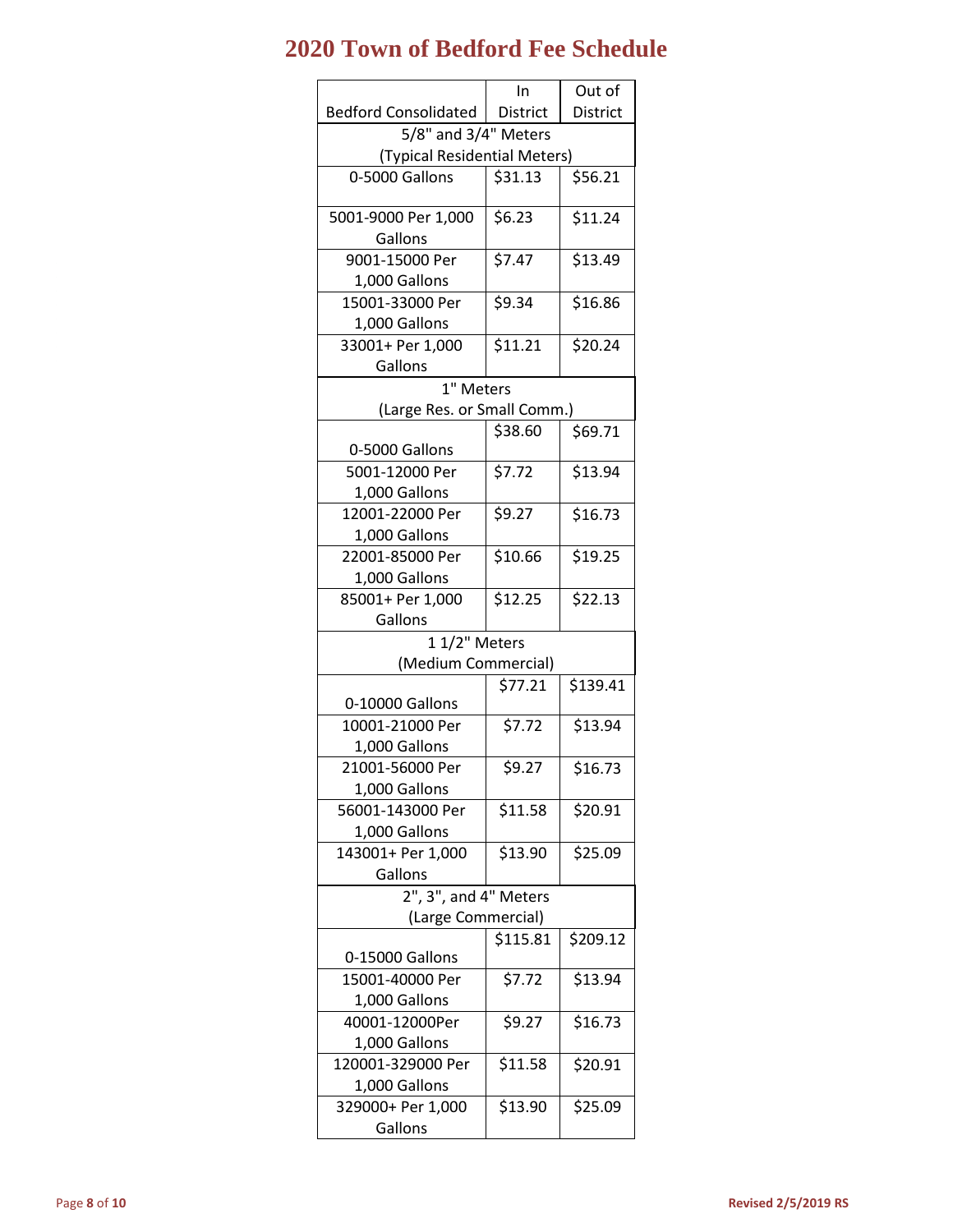| <b>OUT OF DISTRICT RATES</b> |                      |                    |                                |
|------------------------------|----------------------|--------------------|--------------------------------|
|                              |                      |                    |                                |
| <b>The Farms</b>             | <b>Old Post Road</b> | <b>Cedar Downs</b> | <b>Gallons</b>                 |
| \$77.38                      | \$52.30              | \$104.95           |                                |
|                              |                      |                    | $0-10,000$                     |
| \$7.90                       | \$5.34               | \$10.71            |                                |
|                              |                      |                    | per 1000 - Next 10,000 or Part |
| \$9.16                       | \$6.19               | \$12.42            |                                |
|                              |                      |                    |                                |
|                              |                      |                    | per 1000 - Next 10,000 or Part |
| \$10.41                      | \$7.04               | \$14.12            |                                |
|                              |                      |                    | per 1000 - Above 30,000        |

| Inside  | <b>Outside</b> | Tap            | Inside  | <b>Outside</b> | <b>TAP</b>     |
|---------|----------------|----------------|---------|----------------|----------------|
| \$600   | \$660          | 1"             | \$2,500 | \$2,750        | $8" \times 6"$ |
| \$900   | \$990          | 11/2"          | \$2,600 | \$2,860        | $8" \times 8"$ |
| \$1,100 | \$1,210        | 2"             | \$2,700 | \$2,970        | 10" x 6"       |
| \$2,000 | \$2,200        | $4" \times 6"$ | \$2,800 | \$3,080        | 10" x 8"       |
| \$2,350 | \$2,585        | 4" x 8"        | \$2,900 | \$3,190        | 12" x 6"       |
| \$2,200 | \$2,420        | $6" \times 6"$ | \$3,000 | \$3,300        | 12" x 8"       |

## **SPRINKLER**

- \$90 Level 1 Flat Rate, Up to 2" line Yearly
- \$150 Level 6 Flat Rate, Up to 6" line Yearly
- \$250 Level 8 Flat Rate, Up to 8" line Yearly
- \$35 Frozen Meter
- Market Value for Damaged/Un-repairable Meter
- \$20 Final Reading Charges
- \$25 Delinquent Charge If bill not paid at time of next billing

| 5/8"           | \$3.50 |
|----------------|--------|
| 3/4"           | \$3.50 |
| 1"             | \$5.00 |
| $1\frac{1}{4}$ | \$7.50 |
| $1\frac{1}{2}$ | \$9.00 |

### **METER FEES**

| 2" | \$12.50  |
|----|----------|
| 3" | \$17.50  |
| 4" | \$25.35  |
| ና" | \$50.00  |
| 8" | \$100.00 |